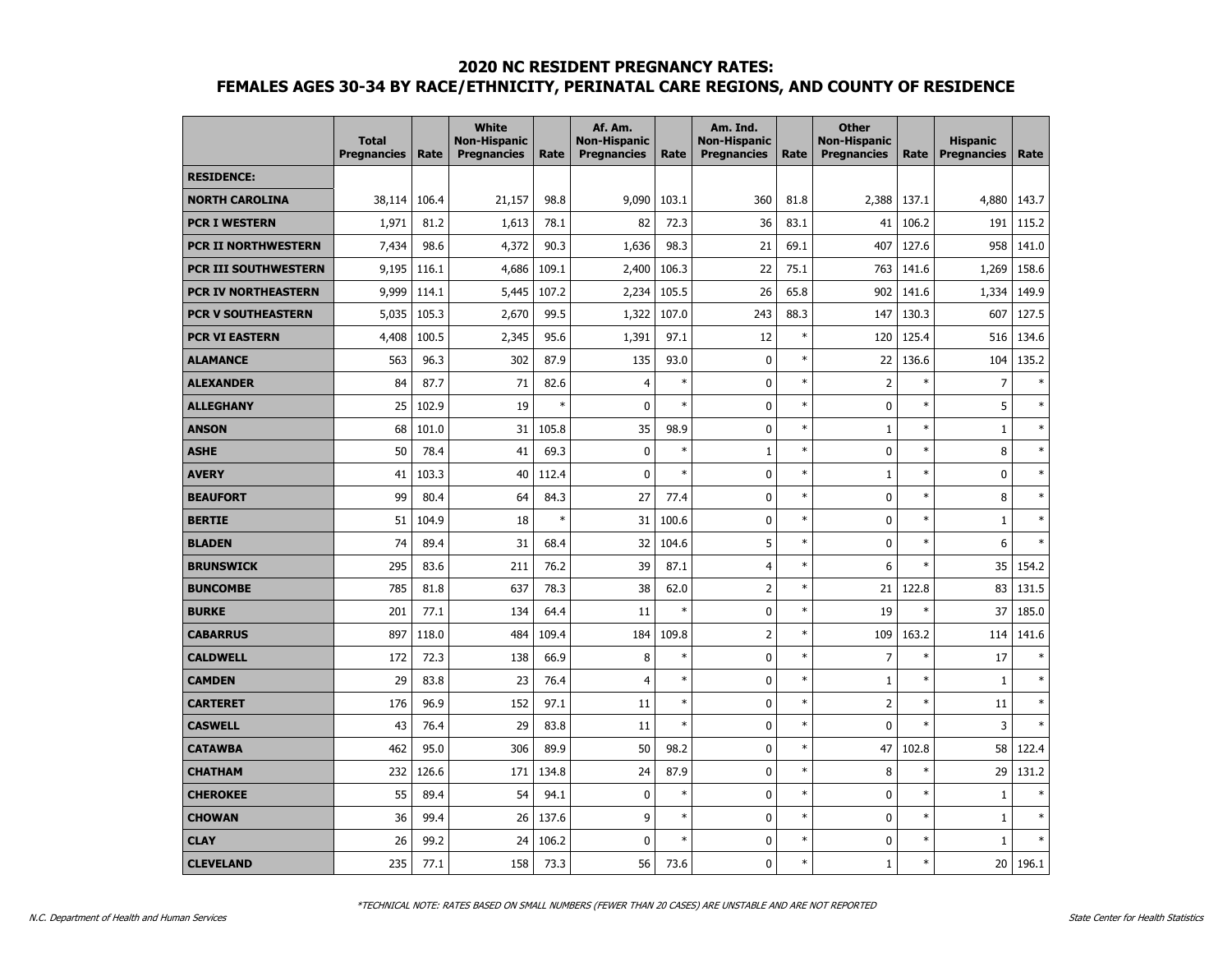|                   | <b>Total</b><br><b>Pregnancies</b> | Rate   | <b>White</b><br><b>Non-Hispanic</b><br><b>Pregnancies</b> | Rate   | Af. Am.<br><b>Non-Hispanic</b><br><b>Pregnancies</b> | Rate   | Am. Ind.<br><b>Non-Hispanic</b><br><b>Pregnancies</b> | Rate   | <b>Other</b><br><b>Non-Hispanic</b><br><b>Pregnancies</b> | Rate   | <b>Hispanic</b><br><b>Pregnancies</b> | Rate   |
|-------------------|------------------------------------|--------|-----------------------------------------------------------|--------|------------------------------------------------------|--------|-------------------------------------------------------|--------|-----------------------------------------------------------|--------|---------------------------------------|--------|
| <b>COLUMBUS</b>   | 120                                | 77.4   | 59                                                        | 67.9   | 44                                                   | 92.1   | 5                                                     | $\ast$ | $\mathbf 0$                                               | $\ast$ | 11                                    |        |
| <b>CRAVEN</b>     | 313                                | 100.4  | 193                                                       | 96.6   | 63                                                   | 89.7   | $\overline{2}$                                        | $\ast$ | 23                                                        | 164.3  | 31                                    | 116.1  |
| <b>CUMBERLAND</b> | 1,409                              | 110.3  | 513                                                       | 98.4   | 614                                                  | 117.6  | 17                                                    | $\ast$ | 72                                                        | 154.8  | 162                                   | 97.6   |
| <b>CURRITUCK</b>  | 89                                 | 89.3   | 80                                                        | 91.5   | 3                                                    | $\ast$ | 0                                                     | $\ast$ | $\overline{2}$                                            | $\ast$ | $\overline{4}$                        |        |
| <b>DARE</b>       | 100                                | 103.5  | 79                                                        | 95.5   | $\mathbf{0}$                                         | $\ast$ | 0                                                     | $\ast$ | $\mathbf 0$                                               | $\ast$ | 20                                    | 217.4  |
| <b>DAVIDSON</b>   | 468                                | 91.6   | 335                                                       | 86.3   | 68                                                   | 109.7  | $\mathbf{1}$                                          | $\ast$ | 13                                                        | $\ast$ | 49                                    | 116.9  |
| <b>DAVIE</b>      | 115                                | 101.5  | 94                                                        | 101.1  | 5                                                    | $\ast$ | 0                                                     | $\ast$ | 6                                                         | $\ast$ | 10                                    | ×      |
| <b>DUPLIN</b>     | 170                                | 104.4  | 60                                                        | 75.6   | 49                                                   | 113.2  | 0                                                     | $\ast$ | $\mathbf{1}$                                              | $\ast$ | 57                                    | 148.8  |
| <b>DURHAM</b>     | 1,605                              | 103.4  | 741                                                       | 94.1   | 444                                                  | 88.8   | 4                                                     | $\ast$ | 141                                                       | 122.5  | 266                                   | 183.2  |
| <b>EDGECOMBE</b>  | 165                                | 101.5  | 51                                                        | 100.4  | 96                                                   | 91.4   | 0                                                     | $\ast$ | $\mathbf{1}$                                              | $\ast$ | 14                                    | $\ast$ |
| <b>FORSYTH</b>    | 1,419                              | 107.3  | 722                                                       | 100.7  | 396                                                  | 100.0  | 5                                                     | $\ast$ | 67                                                        | 138.7  | 224                                   | 143.1  |
| <b>FRANKLIN</b>   | 249                                | 115.9  | 136                                                       | 98.5   | 74                                                   | 135.0  | 0                                                     | $\ast$ | $\overline{4}$                                            | $\ast$ | 35                                    | 189.2  |
| <b>GASTON</b>     | 765                                | 95.5   | 502                                                       | 93.1   | 166                                                  | 92.4   | 0                                                     | $\ast$ | 21                                                        | 99.1   | 72                                    | 123.1  |
| <b>GATES</b>      | 23                                 | 72.3   | 17                                                        | $\ast$ | 6                                                    | $\ast$ | 0                                                     | $\ast$ | $\mathbf 0$                                               | $\ast$ | $\pmb{0}$                             | $\ast$ |
| <b>GRAHAM</b>     | 16                                 | $\ast$ | 11                                                        | $\ast$ | $\mathbf 0$                                          | $\ast$ | $\overline{4}$                                        | $\ast$ | $\mathbf 0$                                               | $\ast$ | $\mathbf{1}$                          | $\ast$ |
| <b>GRANVILLE</b>  | 160                                | 90.0   | 100                                                       | 96.0   | 42                                                   | 76.2   | 0                                                     | $\ast$ | $\mathbf 0$                                               | $\ast$ | 17                                    | $\ast$ |
| <b>GREENE</b>     | 51                                 | 107.6  | 22                                                        | 92.8   | 14                                                   | $\ast$ | 0                                                     | $\ast$ | $\mathbf{1}$                                              | $\ast$ | 14                                    | $\ast$ |
| <b>GUILFORD</b>   | 2,124                              | 109.2  | 815                                                       | 99.0   | 854                                                  | 103.4  | 9                                                     | $\ast$ | 177                                                       | 136.8  | 243                                   | 155.3  |
| <b>HALIFAX</b>    | 135                                | 94.3   | 43                                                        | 91.7   | 81                                                   | 93.2   | $\overline{2}$                                        | $\ast$ | $\overline{2}$                                            | $\ast$ | 6                                     | $\ast$ |
| <b>HARNETT</b>    | 561                                | 103.5  | 351                                                       | 103.1  | 115                                                  | 103.0  | 5                                                     | $\ast$ | 15                                                        | $\ast$ | 73                                    | 101.7  |
| <b>HAYWOOD</b>    | 148                                | 81.4   | 130                                                       | 76.8   | $\overline{2}$                                       | $\ast$ | 3                                                     | $\ast$ | $\mathbf{1}$                                              | $\ast$ | 12                                    |        |
| <b>HENDERSON</b>  | 285                                | 87.1   | 224                                                       | 84.5   | 13                                                   | $\ast$ | 0                                                     | $\ast$ | 6                                                         | $\ast$ | 42                                    | 105.0  |
| <b>HERTFORD</b>   | 57                                 | 91.3   | 21                                                        | 115.4  | 33                                                   | 84.0   | $\mathbf 0$                                           | $\ast$ | $\mathbf{1}$                                              | $\ast$ | $\overline{2}$                        | $\ast$ |
| <b>HOKE</b>       | 251                                | 100.9  | 109                                                       | 94.5   | 69                                                   | 91.8   | 14                                                    | $\ast$ | 10                                                        | $\ast$ | 46                                    | 136.5  |
| <b>HYDE</b>       | 8                                  | $\ast$ | 5                                                         | $\ast$ | $\mathbf{1}$                                         | $\ast$ | 0                                                     | $\ast$ | $\mathbf 0$                                               | $\ast$ | $\overline{2}$                        | $\ast$ |
| <b>IREDELL</b>    | 589                                | 104.9  | 423                                                       | 105.5  | 62                                                   | 75.1   | 0                                                     | $\ast$ | 35                                                        | 149.6  | 68                                    | 129.8  |
| <b>JACKSON</b>    | 84                                 | 71.1   | 57                                                        | 61.2   | $\mathbf 0$                                          | $\ast$ | 13                                                    | $\ast$ | $\overline{2}$                                            | $\ast$ | 11                                    | $\ast$ |
| <b>JOHNSTON</b>   | 765                                | 105.6  | 466                                                       | 96.9   | 141                                                  | 109.0  | 3                                                     | $\ast$ | 9                                                         | $\ast$ | 140                                   | 137.4  |
| <b>JONES</b>      | 22                                 | 84.9   | 15                                                        | $\ast$ | 6                                                    | $\ast$ | 0                                                     | $\ast$ | $\bf{0}$                                                  | $\ast$ | $1\,$                                 | ×      |
| LEE               | 222                                | 108.3  | 114                                                       | 100.4  | 47                                                   | 109.6  | $\mathbf{1}$                                          | $\ast$ | 3                                                         | $\ast$ | 57                                    | 130.4  |
| <b>LENOIR</b>     | 156                                | 95.4   | 63                                                        | 79.8   | 76                                                   | 107.6  | $\mathbf{1}$                                          | $\ast$ | $\mathbf 0$                                               | $\ast$ | 16                                    | $\ast$ |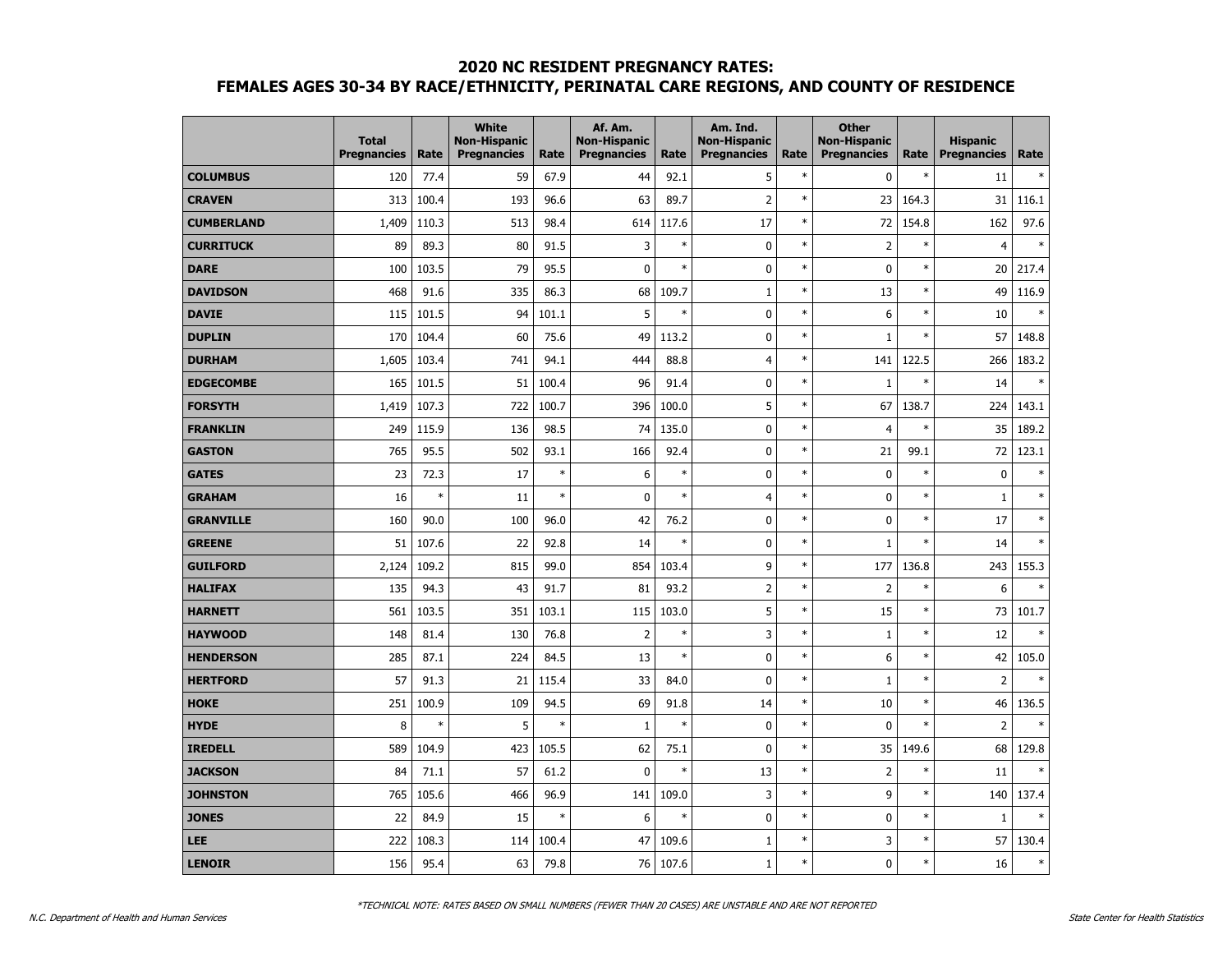|                    | <b>Total</b><br><b>Pregnancies</b> | Rate  | <b>White</b><br><b>Non-Hispanic</b><br><b>Pregnancies</b> | Rate   | Af. Am.<br><b>Non-Hispanic</b><br><b>Pregnancies</b> | Rate   | Am. Ind.<br><b>Non-Hispanic</b><br><b>Pregnancies</b> | Rate   | <b>Other</b><br><b>Non-Hispanic</b><br><b>Pregnancies</b> | Rate   | <b>Hispanic</b><br><b>Pregnancies</b> | Rate   |
|--------------------|------------------------------------|-------|-----------------------------------------------------------|--------|------------------------------------------------------|--------|-------------------------------------------------------|--------|-----------------------------------------------------------|--------|---------------------------------------|--------|
| <b>LINCOLN</b>     | 270                                | 106.3 | 219                                                       | 102.0  | 21                                                   | 123.5  | $\mathbf{1}$                                          | $\ast$ | 6                                                         | $\ast$ | 22                                    | 115.2  |
| <b>MCDOWELL</b>    | 88                                 | 69.6  | 75                                                        | 68.0   | 3                                                    | $\ast$ | $\mathbf{1}$                                          | $\ast$ | $\mathbf{1}$                                              | $\ast$ | 8                                     | $\ast$ |
| <b>MACON</b>       | 85                                 | 91.9  | 64                                                        | 80.3   | $\mathbf{1}$                                         | $\ast$ | 0                                                     | $\ast$ | 3                                                         | $\ast$ | 17                                    | $\ast$ |
| <b>MADISON</b>     | 49                                 | 76.8  | 48                                                        | 79.7   | 0                                                    | $\ast$ | 0                                                     | $\ast$ | $\mathbf{1}$                                              | $\ast$ | $\mathbf 0$                           | $\ast$ |
| <b>MARTIN</b>      | 59                                 | 89.4  | 30                                                        | 90.1   | 25                                                   | 84.7   | $\bf{0}$                                              | $\ast$ | $\mathbf{0}$                                              | $\ast$ | $\overline{4}$                        | $\ast$ |
| <b>MECKLENBURG</b> | 5,986                              | 121.8 | 2,619                                                     | 115.3  | 1,811                                                | 108.2  | 15                                                    | $\ast$ | 592                                                       | 144.4  | 907                                   | 167.5  |
| <b>MITCHELL</b>    | 32                                 | 80.8  | 30                                                        | 82.4   | 0                                                    | $\ast$ | $\mathbf 0$                                           | $\ast$ | $\mathbf 0$                                               | $\ast$ | $\overline{2}$                        | $\ast$ |
| <b>MONTGOMERY</b>  | 52                                 | 70.3  | 29                                                        | 67.3   | 10                                                   | $\ast$ | 0                                                     | $\ast$ | $\mathbf 0$                                               | $\ast$ | 13                                    | $\ast$ |
| <b>MOORE</b>       | 486                                | 144.6 | 379                                                       | 146.8  | 50                                                   | 126.6  | 5                                                     | $\ast$ | 13                                                        | $\ast$ | 38                                    | 141.8  |
| <b>NASH</b>        | 294                                | 106.1 | 112                                                       | 94.8   | 141                                                  | 106.3  | $\mathbf{1}$                                          | $\ast$ | 3                                                         | $\ast$ | 33                                    | 161.0  |
| <b>NEW HANOVER</b> | 803                                | 110.3 | 579                                                       | 102.4  | 121                                                  | 123.6  | $\mathbf{1}$                                          | $\ast$ | 19                                                        | $\ast$ | 79                                    | 181.6  |
| <b>NORTHAMPTON</b> | 45                                 | 99.1  | 20                                                        | 116.3  | 23                                                   | 87.1   | 0                                                     | $\ast$ | $\mathbf 0$                                               | $\ast$ | $\overline{2}$                        |        |
| <b>ONSLOW</b>      | 824                                | 107.4 | 537                                                       | 102.5  | 136                                                  | 117.7  | 5                                                     | $\ast$ | 32                                                        | 123.6  | 112                                   | 115.1  |
| <b>ORANGE</b>      | 446                                | 108.0 | 275                                                       | 98.3   | 61                                                   | 107.0  | $\mathbf{1}$                                          | $\ast$ | 49                                                        | 130.0  | 57                                    | 154.5  |
| <b>PAMLICO</b>     | 24                                 | 88.9  | 17                                                        | $\ast$ | $\overline{4}$                                       | $\ast$ | 0                                                     | $\ast$ | $\mathbf 0$                                               | $\ast$ | $\overline{2}$                        | ×      |
| <b>PASQUOTANK</b>  | 119                                | 88.9  | 62                                                        | 85.9   | 45                                                   | 89.3   | 0                                                     | $\ast$ | $\overline{2}$                                            | $\ast$ | 10                                    | $\ast$ |
| <b>PENDER</b>      | 208                                | 111.3 | 164                                                       | 113.9  | 18                                                   | $\ast$ | 0                                                     | $\ast$ | 3                                                         | $\ast$ | 23                                    | 156.5  |
| <b>PERQUIMANS</b>  | 32                                 | 80.6  | 25                                                        | 87.4   | $\overline{4}$                                       | $\ast$ | 0                                                     | $\ast$ | $\overline{2}$                                            | $\ast$ | $\mathbf{1}$                          | $\ast$ |
| <b>PERSON</b>      | 130                                | 116.5 | 86                                                        | 116.2  | 32                                                   | 100.6  | $\mathbf 0$                                           | $\ast$ | $\mathbf 0$                                               | $\ast$ | 11                                    | $\ast$ |
| <b>PITT</b>        | 617                                | 103.0 | 306                                                       | 104.8  | 229                                                  | 91.9   | $\mathbf{1}$                                          | $\ast$ | 32                                                        | 147.5  | 45                                    | 130.1  |
| <b>POLK</b>        | 33                                 | 78.2  | 31                                                        | 82.4   | $\mathbf 1$                                          | $\ast$ | $\bf{0}$                                              | $\ast$ | $\mathbf 0$                                               | $\ast$ | $\pmb{0}$                             | ×,     |
| <b>RANDOLPH</b>    | 407                                | 94.1  | 285                                                       | 84.6   | 31                                                   | 93.7   | 3                                                     | $\ast$ | 13                                                        | $\ast$ | 75                                    | 146.8  |
| <b>RICHMOND</b>    | 143                                | 105.0 | 67                                                        | 91.9   | 53                                                   | 107.3  | 5                                                     | $\ast$ | $\overline{4}$                                            | $\ast$ | 14                                    | $\ast$ |
| <b>ROBESON</b>     | 393                                | 98.6  | 83                                                        | 87.9   | 81                                                   | 90.6   | 168                                                   | 91.3   | 3                                                         | $\ast$ | 54                                    | 216.9  |
| <b>ROCKINGHAM</b>  | 233                                | 86.7  | 166                                                       | 85.5   | 44                                                   | 82.9   | $\mathbf{1}$                                          | $\ast$ | $\overline{2}$                                            | $\ast$ | 20                                    | 114.9  |
| <b>ROWAN</b>       | 419                                | 95.1  | 263                                                       | 85.9   | 84                                                   | 96.0   | 0                                                     | $\ast$ | 13                                                        | $\ast$ | 58                                    | 161.1  |
| <b>RUTHERFORD</b>  | 154                                | 84.7  | 122                                                       | 80.7   | 23                                                   | 117.9  | $\mathbf 0$                                           | $\ast$ | $\overline{4}$                                            | $\ast$ | $\overline{4}$                        | ×      |
| <b>SAMPSON</b>     | 167                                | 98.2  | 70                                                        | 83.4   | 43                                                   | 92.9   | $\mathbf{1}$                                          | $\ast$ | $\mathbf{1}$                                              | $\ast$ | 52                                    | 152.5  |
| <b>SCOTLAND</b>    | 73                                 | 77.3  | 25                                                        | 69.4   | 33                                                   | 83.3   | 13                                                    | $\ast$ | 1                                                         | $\ast$ | $1\,$                                 | $\ast$ |
| <b>STANLY</b>      | 193                                | 98.2  | 136                                                       | 87.2   | 37                                                   | 148.0  | $\overline{2}$                                        | $\ast$ | 5                                                         | $\ast$ | 13                                    | $\ast$ |
| <b>STOKES</b>      | 108                                | 83.7  | 99                                                        | 89.3   | 2                                                    | $\ast$ | $\mathbf{1}$                                          | $\ast$ | $\mathbf 0$                                               | $\ast$ | 6                                     | $\ast$ |